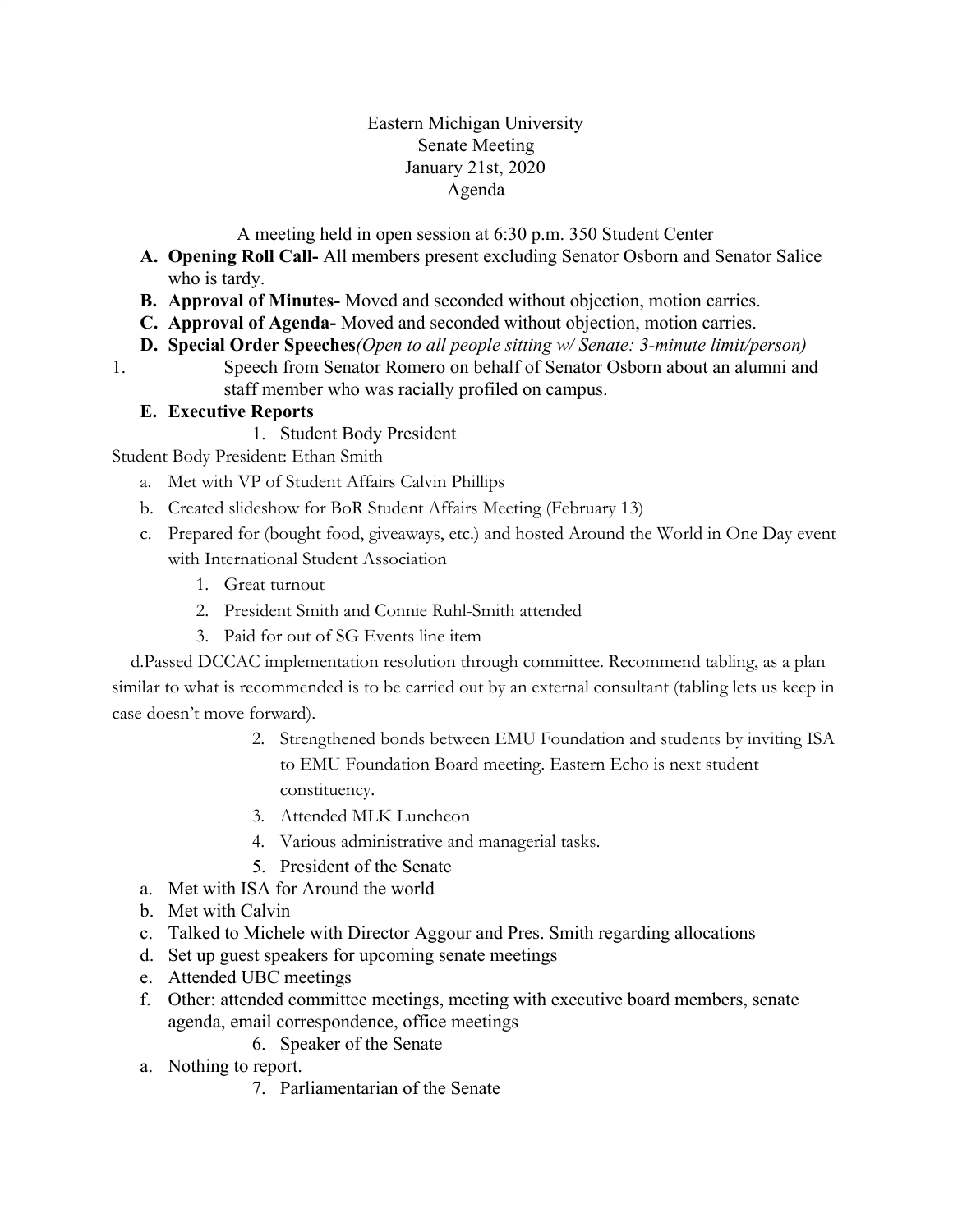- a. I talked to Senators about resolution ideas and sat on the Internal Affairs Committee for the BSU delegate.
- b. I also sat in for Business and Finance Committee meeting.
- c. I completed my office hours.
- d. I am preparing my transition binder.
	- 8. Director of Business and Finance
		- a. Budget reports
		- b. \$23462.41 remaining in the Student Organizations allocation budget.
		- c. \$25,752.78 remaining in the Club Sports allocations budget.

## **F. Constituent's Forum** *(Open to currently enrolled students: 1hr/total) \*\**

1. Ariana Khan from the LGBT resource center speaks on behalf of the LGBT resource centerQUEST is organized and running again, may apply for a delegate position now that a student organization is up and running.

## **G. Delegate Reports**

- 1. MSA: Attended first board meeting and began planning future events for MSA.
	- **H. New Business** *(Each item of Business: 45 minute default\*\*; amend restricted from 10-90)*
		- 1. BSU Delegate Appointment
		- a. A provisional delegate for Black Student Union has time to speak on behalf of the constituency and why this is a necessary delegation at EMU.
		- b. Senate has time to ask questions to the potential delegate.
		- c. Senator Galluzzo asks about how many people are part of BSU. 10-15 members per meeting are expected.
		- d. Move into discussion.
		- e. Parliamentarian Swartzinski moves to the previous question.
		- f. Speaker Lawrence moves for unanimous consent, approved.
		- g. BSU now has a delegate.
		- h. Short recess to swear in Delegate Osborne.
			- 2. Election Commission Member Appointment
		- a. Parliamentarian Swartzinski and Speaker Lawrence nominate Mohammad Said to serve on the election commission in addition to Jaylen Taylor, the main election commissioner.
		- b. Move into discussion on the nomination.
		- c. Move to a vote.
		- d. Vote ending in 17 yes's and 2 no's. Mohammad Said has now been appointed to the election commission.
			- 3. Res. 106-11: Disability rights and accommodations committee
		- a. Senator Kochman speaks on behalf of his resolution to create an ad-hoc committee on the issue of disability rights and accommodations.
		- b. Move into questioning.
		- c. Move into discussion.
		- d. Senator Romero and Parliamentarian Swartzinski show their support for this resolution.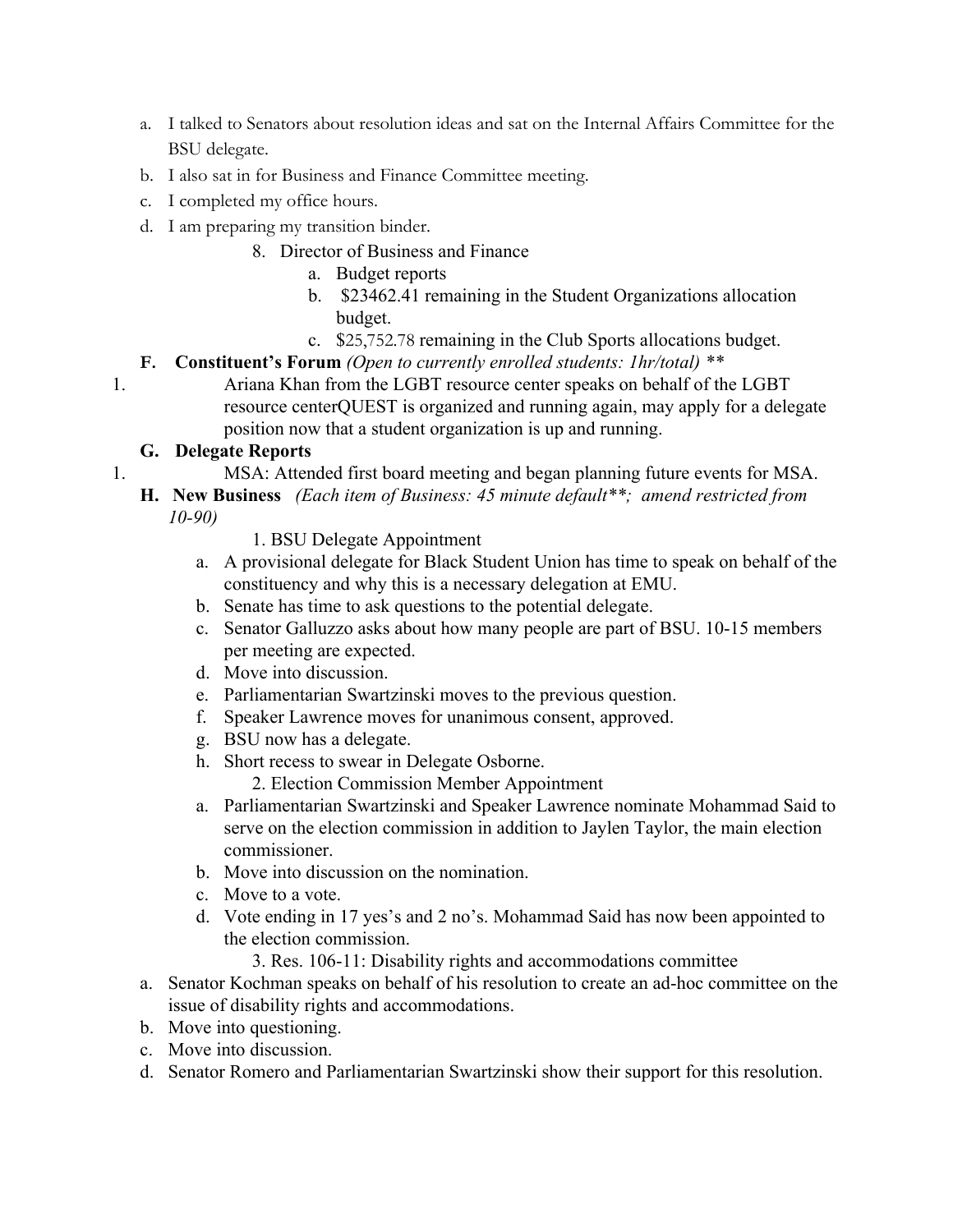- e. Comment from Advisor Francis on where the information will be reported to, and to add this information to the resolution.
- f. Senator Suchowesky notes that last year he saw a lack of resources for disabled students in public transit to and from campus.
- g. Parliamentarian Swartzinski moves to amend the resolution to add a whereas clause reading, " The committee shall report to the student senate at their bi-weekly meetings".
- h. Senator Suchowesky moves to the previous question.
- i. Vote ending in 19 yes's and 0 no's . There is now an active ad-hoc committee on disability rights and accommodations.

4. Res.106-13: CAPS and Title IX

a. Senator Ray speaks on behalf of his resolution, and motions to table this resolution to next meeting after hearing from Provost Longworth on the issue.

5. Res. 106-14: DCACC Commission

- a. President Smith speaks on behalf of his resolution, and suggests tabling it for the time being, as the suggested resolution is already happening.
- b. Senator Suchowesky moves to table the resolution, seconded without objection.
- c. The resolution has been laid on the table.

6. Res.1-6-15: LAZ Parking/ParkEMU

- a. Senator Salice speaks on behalf of her resolution to urge LAZ parking to digitally inform students of their tickets within 48 hours of receiving them.
- b. Move into questioning.
- c. Move into discussion
- d. Senator Ray suggests a friendly amendment to change the resolution to say "24" hours, rather than "48".
- e. Parliamentarian Swartzinski notes his opposition to this amendment.
- f. Senator Romero and Senator Dame notes their support of the amendment.
- g. Senator Ray makes a motion to amend the be it finally resolved clause to say "24" hours instead of "48" hours. Senator Salice accepts the friendly amendment.
- h. Move to a vote.
- i. Vote ending in 19 yes's and 0 no's. The resolution has been passed.
- *I.* **Gallery Comments**
- 1. None.

# **J. Closing Discussion**

- 1. Parliamentarian Swartzinski notes that Senator Hollings in no longer a senator, or a student at EMU, and thanks him for his hard work within Student Government. 2. Senator Romero comments on the success of this meeting.
- 3. Senator Suchowesky comments on recent conversations with students having
- trouble with Eaglesync. Suggests potentially providing a service to Student Organizations to help them with Eaglesync.
- 4. Parliamentarian Swartzinski suggests speaking to event planning coordinators for more information on this issue.
- 5. Senator Galluzzo suggests urging campus life to resolve this issue, since it is more in their realm of influence.
- 6. Senator Cooley notes Campus life has a very helpful website to refer students to.